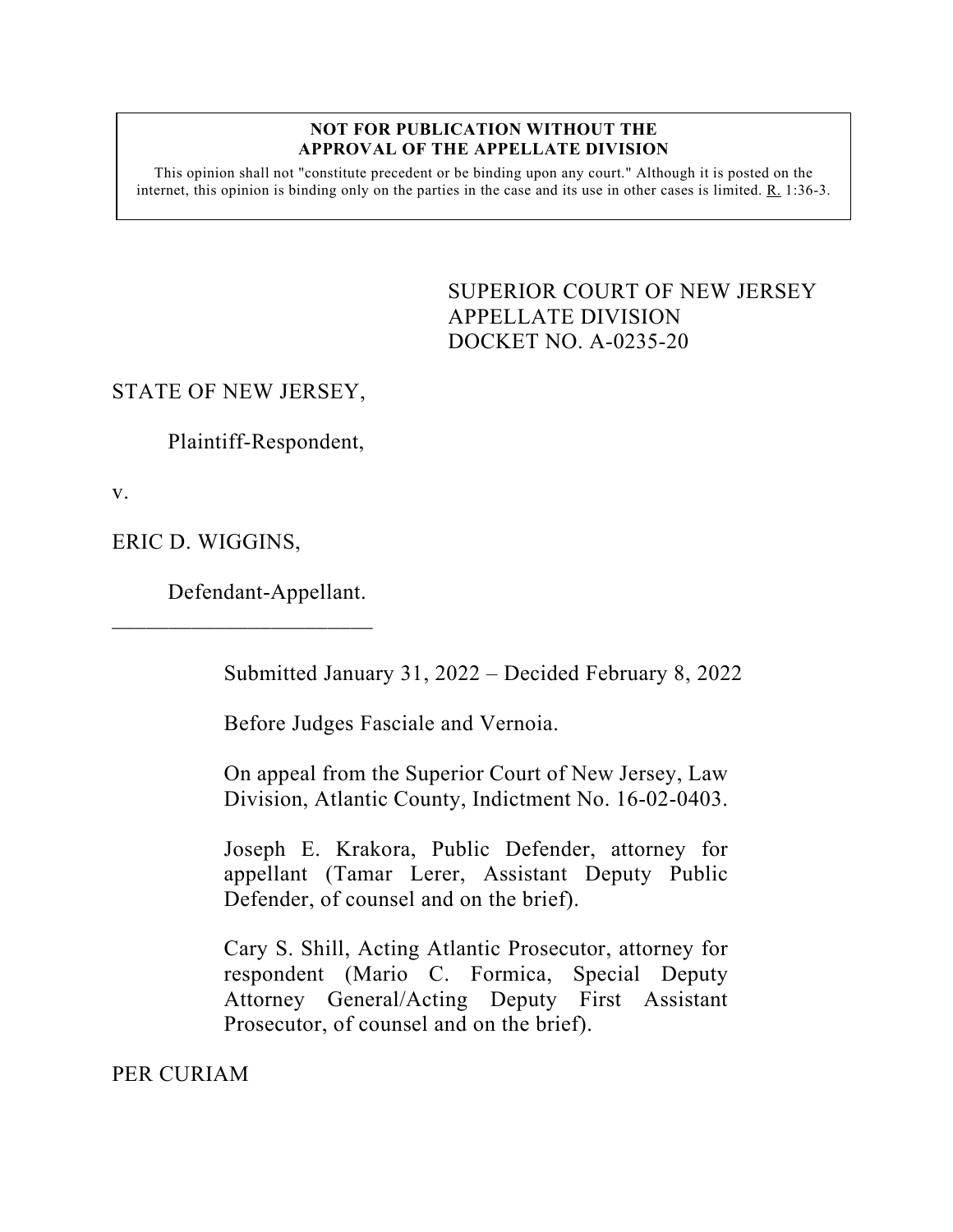Defendant Eric D. Wiggins appeals from his convictions following his pleas of guilty to possession with first-degree unlawful possession of a handgun and third-degree possession of oxycodone with intent to distribute. He contends the court erred by denying his motion to suppress evidence and his pre-sentence motion to withdraw his guilty plea. Unpersuaded by defendant's arguments in support of the appeal, we affirm.

### I.

A grand jury indictment charged that on November 25, 2015, defendant committed the following nine offenses: third-degree aggravated assault of Melissa Stickney, N.J.S.A. 2C:12-1(b)(7); third-degree unlawful possession of oxycodone, N.J.S.A. 2C:35-10(a)(1); third-degree possession of oxycodone with intent to distribute, N.J.S.A. 2C:35-5(a); second-degree unlawful possession of a handgun, N.J.S.A. 2C:39-5(b)(1); fourth-degree unlawful possession of hollow nose bullets, N.J.S.A. 2C:39-3(f); fourth-degree unlawful possession of a defaced firearm, N.J.S.A. 2C:39-3(d); second-degree committing a drug offense while possessing a firearm, N.J.S.A. 2C:39-4.1; firstdegree unlawful possession of a handgun having been convicted of a predicate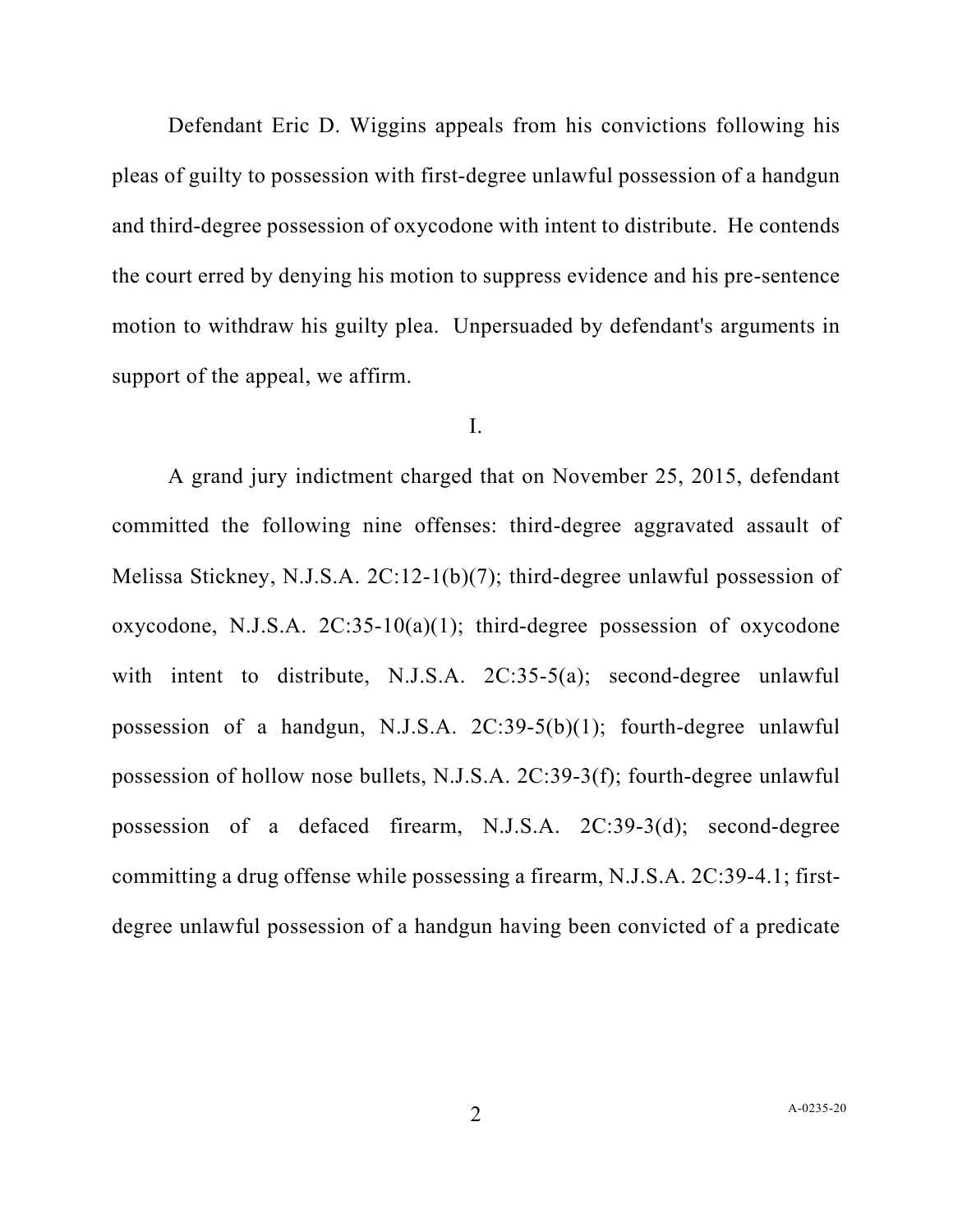crime, N.J.S.A.  $2C:39-5(b)^1$  $2C:39-5(b)^1$ ; and second-degree certain persons not to have weapons, N.J.S.A. 2C:39-7(b).

### Defendant's Motion to Suppress Evidence

Defendant filed a motion to motion to suppress physical evidence—a handgun and oxycodone pills—seized at the time of his arrest. He challenged the validity of the stop of the vehicle in which the handgun was found, the warrantless search of the vehicle, and the search of his person that resulted in the seizure of the oxycodone. The court conducted a two-day suppression hearing. On the first day, the court addressed the validity of the motor vehicle stop. On the second, the court considered defendant's challenge to the search of his person and the seizure of the handgun from the vehicle.

During the initial day of the hearing, the State presented Galloway Township Police Department Detective William Schroer, who testified that at 1:43 a.m. on November 25, 2015, he was on duty in a patrol car when he received dispatches concerning a domestic dispute at a Township motel. The dispatcher reported there were two parties involved in the dispute, and one of the parties, "the female," left the scene in "a later model Jeep Grand Cherokee . . . [that] was

<span id="page-2-0"></span><sup>&</sup>lt;sup>1</sup> The offense was charged as a first-degree crime in accordance with N.J.S.A. 2C:39-5(j) because at the time of defendant's commission of the crime he had a prior conviction for an offense enumerated in N.J.S.A. 2C:43-7.2(d).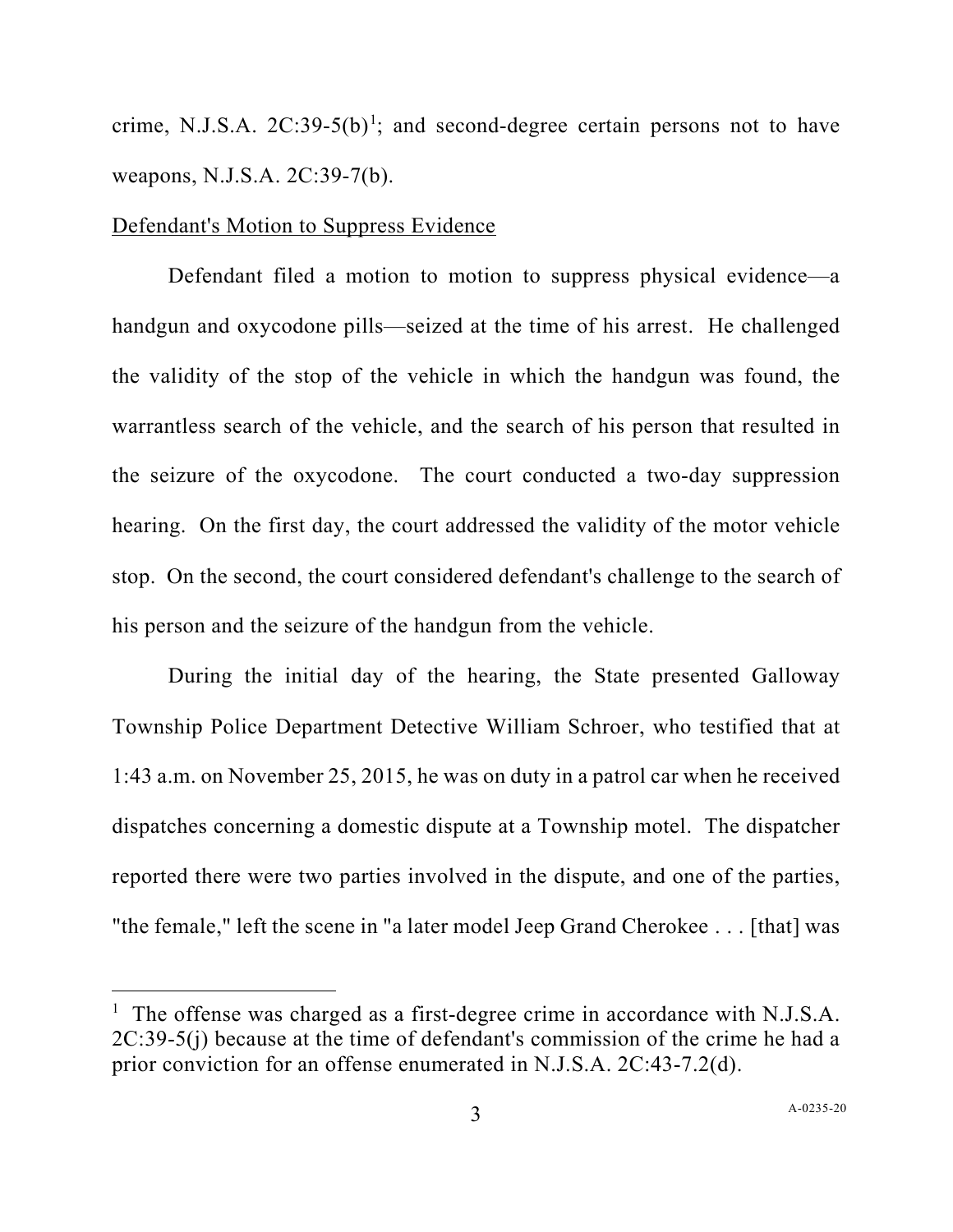taupe in color." The dispatcher reported that officers were looking for the party who had left the scene of the dispute in the Jeep.

Schroer observed a vehicle matching the description traveling down a four-lane roadway, and he followed it in his patrol car. He immediately noticed the right, rear, red taillight was out on the vehicle. Schroer testified the vehicle entered an intersection, and "abruptly stopped right in the middle of the intersection with the green light present." The stopped vehicle was located "right . . . where somebody might be if they were making a left turn or righthand turn, in the middle of a four-lane state highway." Schroer brought the patrol car to a complete stop behind the Jeep because "[he] had to."

After the vehicle stopped, Schroer activated the overhead lights of his patrol car, and obtained verification the vehicle's registration matched that of the vehicle of the party involved in the domestic dispute. The vehicle did not move to the shoulder of the road. It "stayed right in the middle of the intersection." Schroer testified he had not made any signal directing the vehicle to stop and he did not activate the patrol car's overhead lights until after the vehicle abruptly stopped in the intersection.

Schroer then exited the patrol car, approached the Jeep's driver side, and spoke with the driver. The driver, who was female, "had a badly bruised face,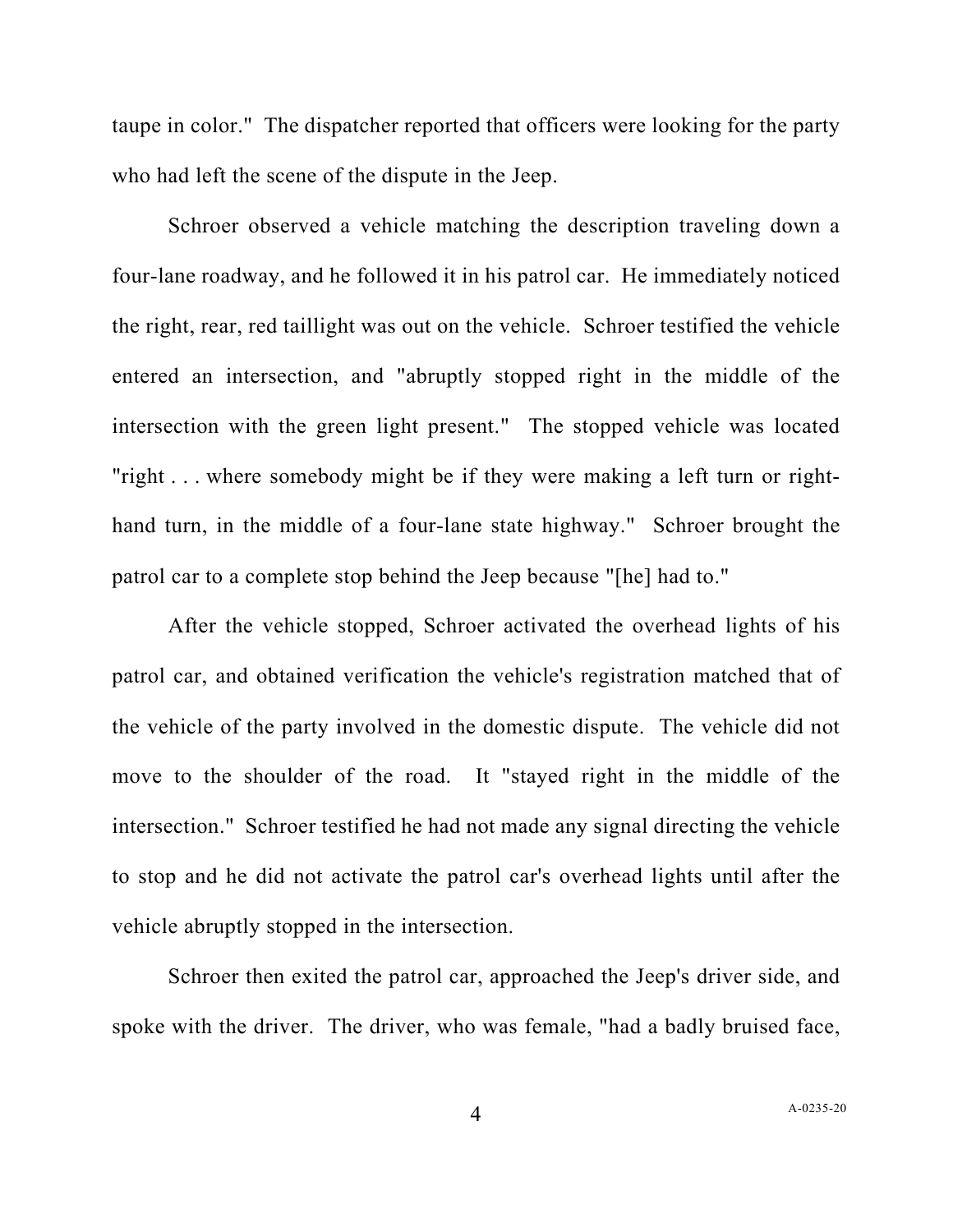had black eyes[,] and bruising around her . . . ear." Based on the dispatcher's report and his observations of the driver's injuries, Schroer determined he needed to investigate further the driver's involvement in the domestic violence incident.

The driver did not have any identification. Schroer asked the driver to step out of the vehicle and, at that time, she advised she had an outstanding warrant against her. She stepped out of the vehicle and left the driver's side door open. Schroer "escorted her to the . . . back of the vehicle." He asked the driver why she stopped in the intersection, but she did not provide a response Schroer could recall.

The driver first advised Schroer her name was Amanda Cortez. She later informed Schroer her name was Melissa Stickney and that "she was basically with" defendant. After the driver identified herself as Melissa Stickney, Schroer arrested her on the outstanding warrant. He also issued summonses to her for being an unlicensed driver and for driving while her license was suspended. Schroer testified he exercised his discretion not to issue a summons for obstructing traffic in the intersection because of the outstanding warrant, "the severity of the incident[,] and what happened with [the] domestic violence." He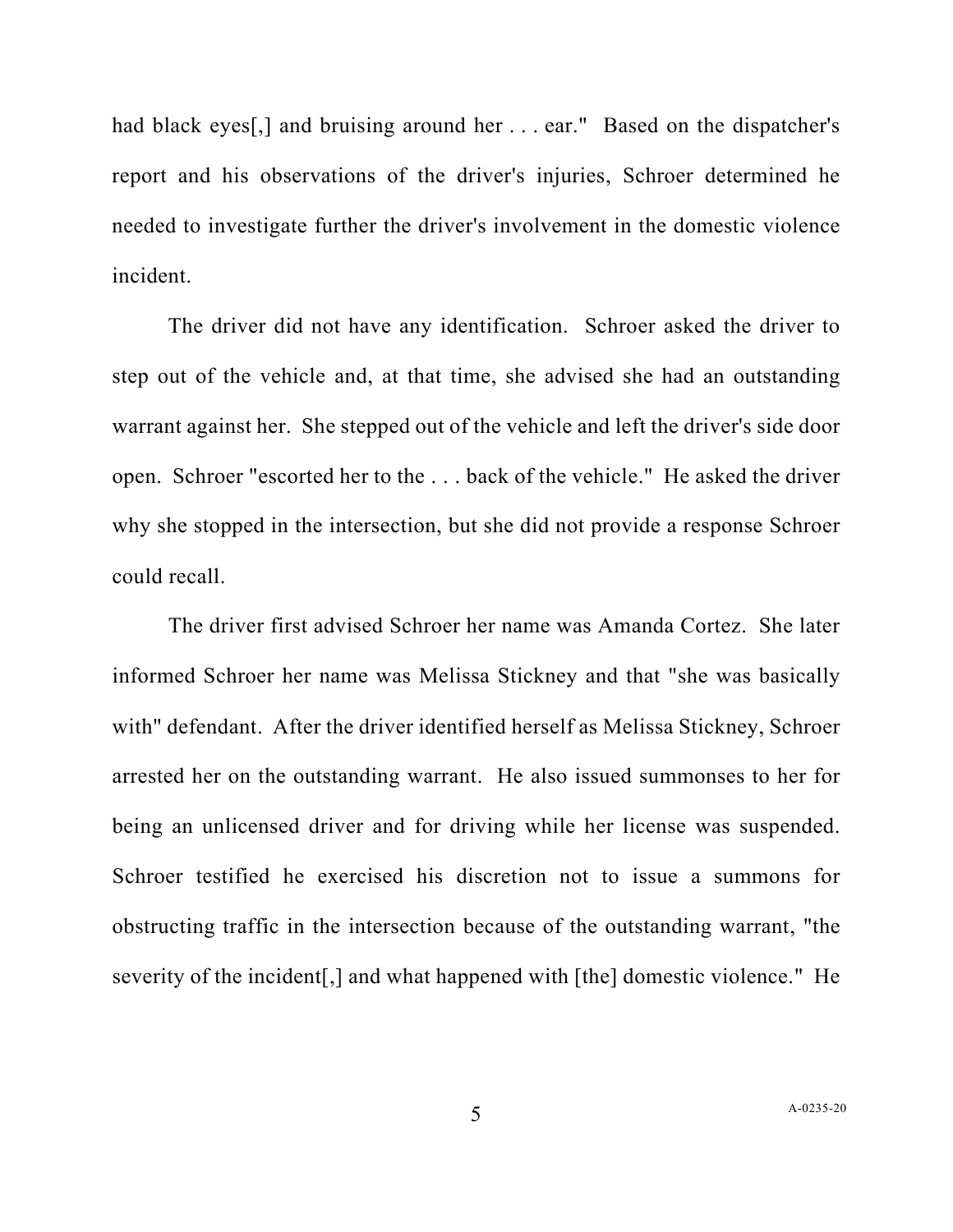did not issue a summons for the inoperable taillight for the same reasons, and also because Stickney did not own the vehicle.

Following Schroer's testimony, the court heard argument and rendered an opinion from the bench rejecting defendant's claim there was an unlawful stop of the Jeep. The court found Schroer a credible witness, and determined he properly followed the vehicle after receiving the information provided by the dispatcher. The court also found that based on the totality of the circumstances, including Schroer's observations, he had reasonable and articulable suspicion of two violations of the law supporting the stop: operating the Jeep with an inoperable taillight in violation of N.J.S.A. 39:3-66, and Stickney's obstruction of vehicles in violation of the N.J.S.A. 34:4-67 by stopping in the middle of the intersection on an "essentially four[-]lane state highway." The court concluded the stop was lawful.

The court noted there were other issues related to the seizure of the evidence, including defendant's challenges to the search incident to his arrest and the "alleged observation of a weapon within the car," but noted resolution of those issues would abide the presentation of evidence at the continuation of the hearing.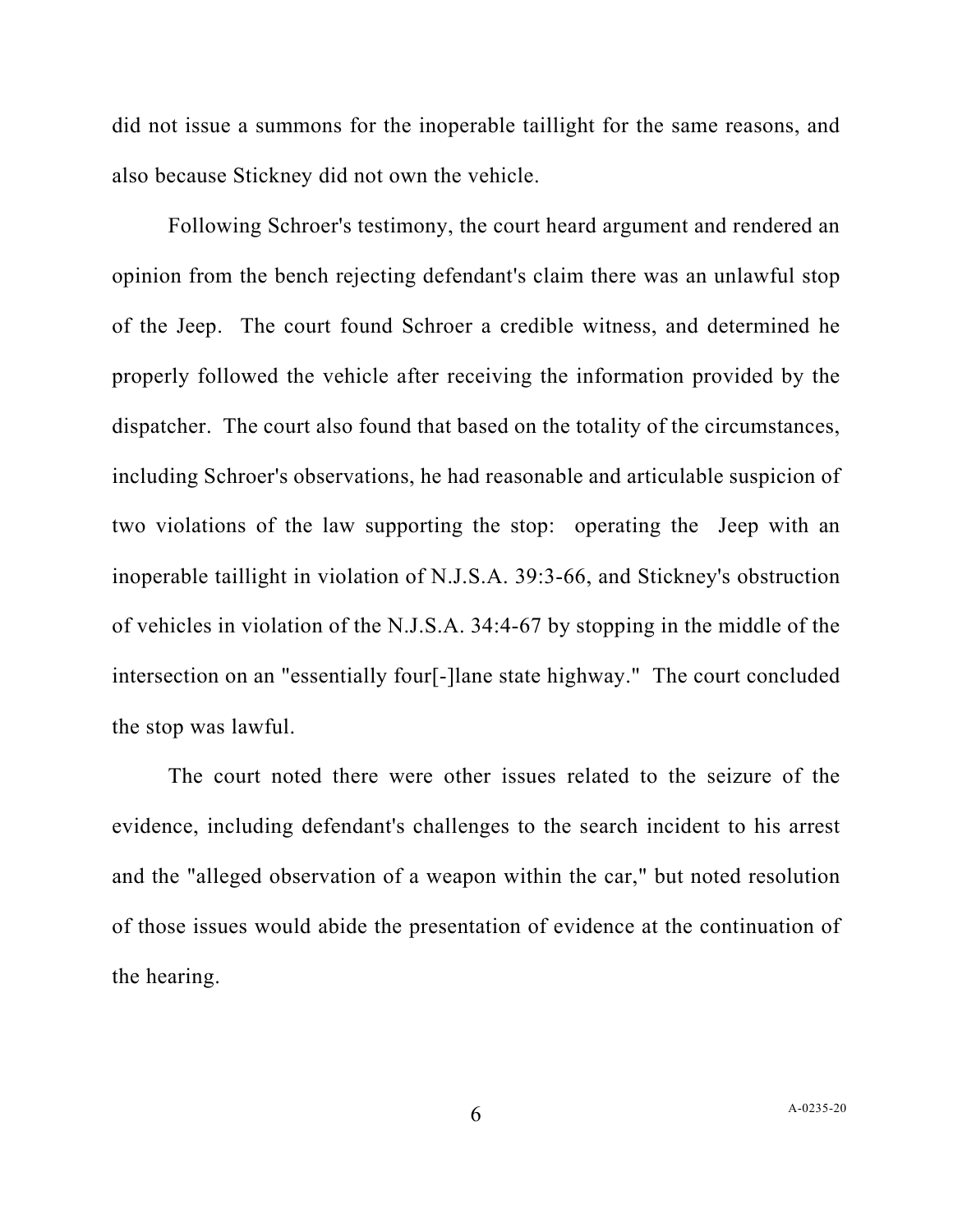At the second day of the hearing, the State presented Galloway Township police officer Ronald Gorneau (Gorneau). He explained that at approximately 1:22 a.m. on November 25, 2015, he responded to report of "a vehicle that was taken without the owner's consent."

He arrived at what he described as a "hotel" and met with defendant, who reported he and his girlfriend, "Ms. Stickney," were involved in "a verbal domestic . . . argument," and she had taken his vehicle without his consent. Defendant told Gorneau "he didn't have a ride and he needed to get home."

Gorneau offered to take defendant home, and defendant accepted. As Gorneau drove defendant home, defendant provided a description of his vehicle that Gorneau provided to the dispatcher. Gorneau was subsequently advised Schroer stopped the vehicle, and Gorneau responded with defendant to the scene of the stop.

When he arrived at the scene of the motor vehicle stop, Gorneau saw Stickney and Schroer standing at the rear of the Jeep. He observed that Stickney had two bruised eyes, and she told Gorneau defendant "had been assaulting her . . . for several days." She also said defendant "was in possession of . . . a silver handgun." Gorneau then placed defendant under arrest for assault.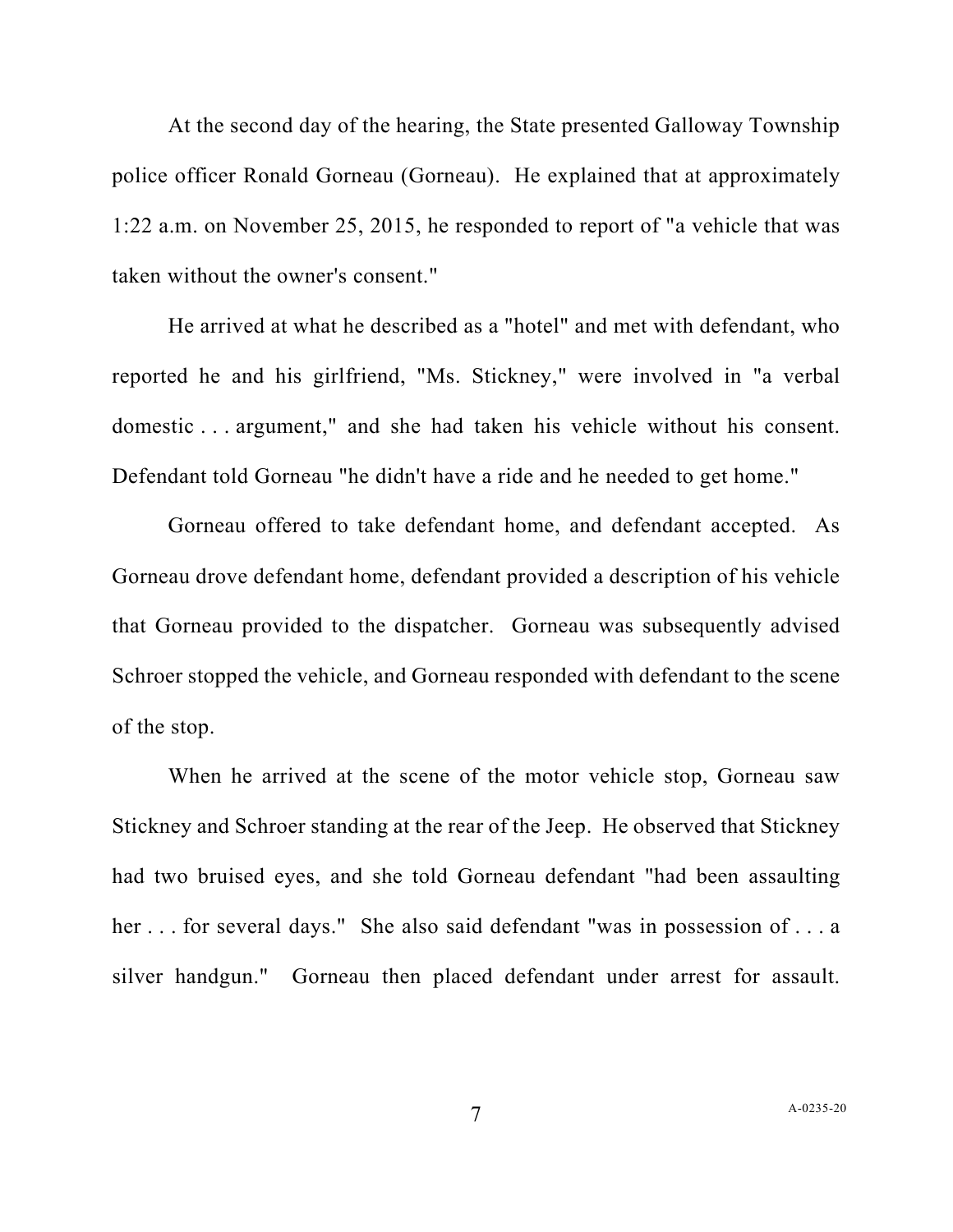Gorneau searched defendant following the arrest and found 198 oxycodone pills in his pocket.

Gorneau also went to the driver's side of the Jeep, the door of which was open. He looked into the vehicle with the aid of a flashlight and observed the "handle of a handgun and also the barrel sticking out from underneath a white towel" located "under the [front, driver's-side] seat, between the framing of the actual floor and the seat." He testified there was "a gap and a space under the seat," and he could see the gun "in plain view when the door [was] open." A photograph of the gun's location as Gorneau found it was introduced in evidence. Gorneau seized the gun, but no further search of the vehicle occurred at the scene. The Jeep was towed to the police department for the purpose of obtaining a search warrant.

After Gorneau's testimony was completed, the court heard argument from counsel and rendered a decision from the bench. The court found Gorneau "to be very credible." The court determined Gorneau observed the gun from a place he was entitled to be, Gorneau discovered it inadvertently, and the gun was in plain view. The court concluded the seizure of the gun was lawfully seized under the plain view exception to the warrant requirement.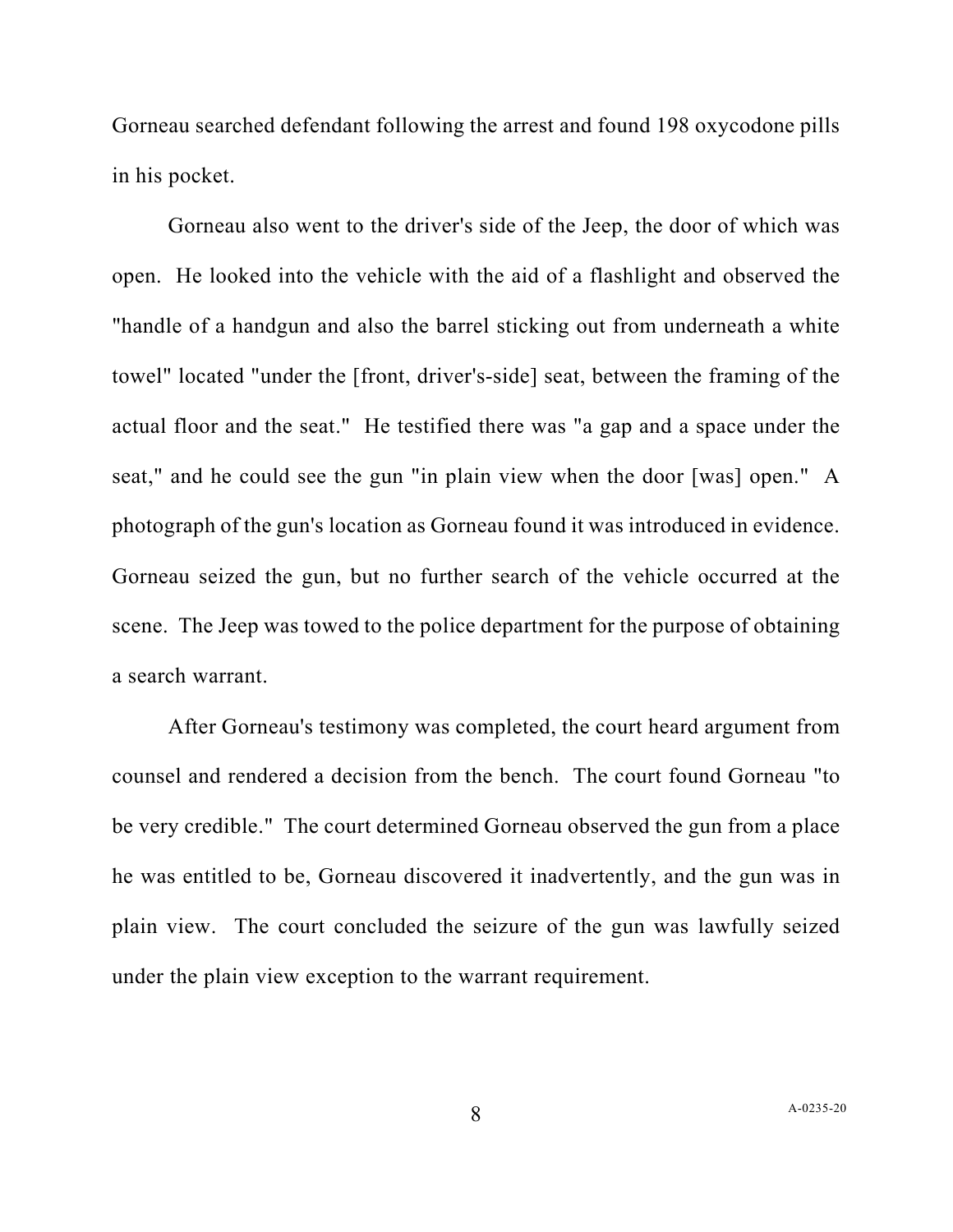The court also determined the oxycodone pills in defendant's pocket were found as a result of a search incident to defendant's lawful arrest for the assault of Stickney. The court noted there was probable cause for the arrest because defendant first reported to Gorneau that he and Stickney had a domestic dispute, Stickney had injuries to her eyes, and Stickney reported the injuries were the result of defendant's assaults. The court entered an order denying defendant's suppression motion.

## Defendant's Plea Agreement and Plea Proceeding

Defendant later entered into a plea agreement with the State. He agreed to plead guilty to first-degree possession of a handgun having been convicted of a predicate crime and third-degree possession with intent to distribute oxycodone. In exchange for his guilty pleas, the State agreed to recommend a sentence of ten years on the first-degree offense with a five-year period of parole ineligibility concurrent to a five-year sentence on the drug charge. It was further agreed the court would: sentence defendant on the first-degree charge in the second-degree range, see N.J.S.A. 2C:44-1(f)(2); impose an aggregate five-year sentence with a five-year period of parole ineligibility; and delay defendant's sentencing to ensure the sentence imposed would run concurrent to any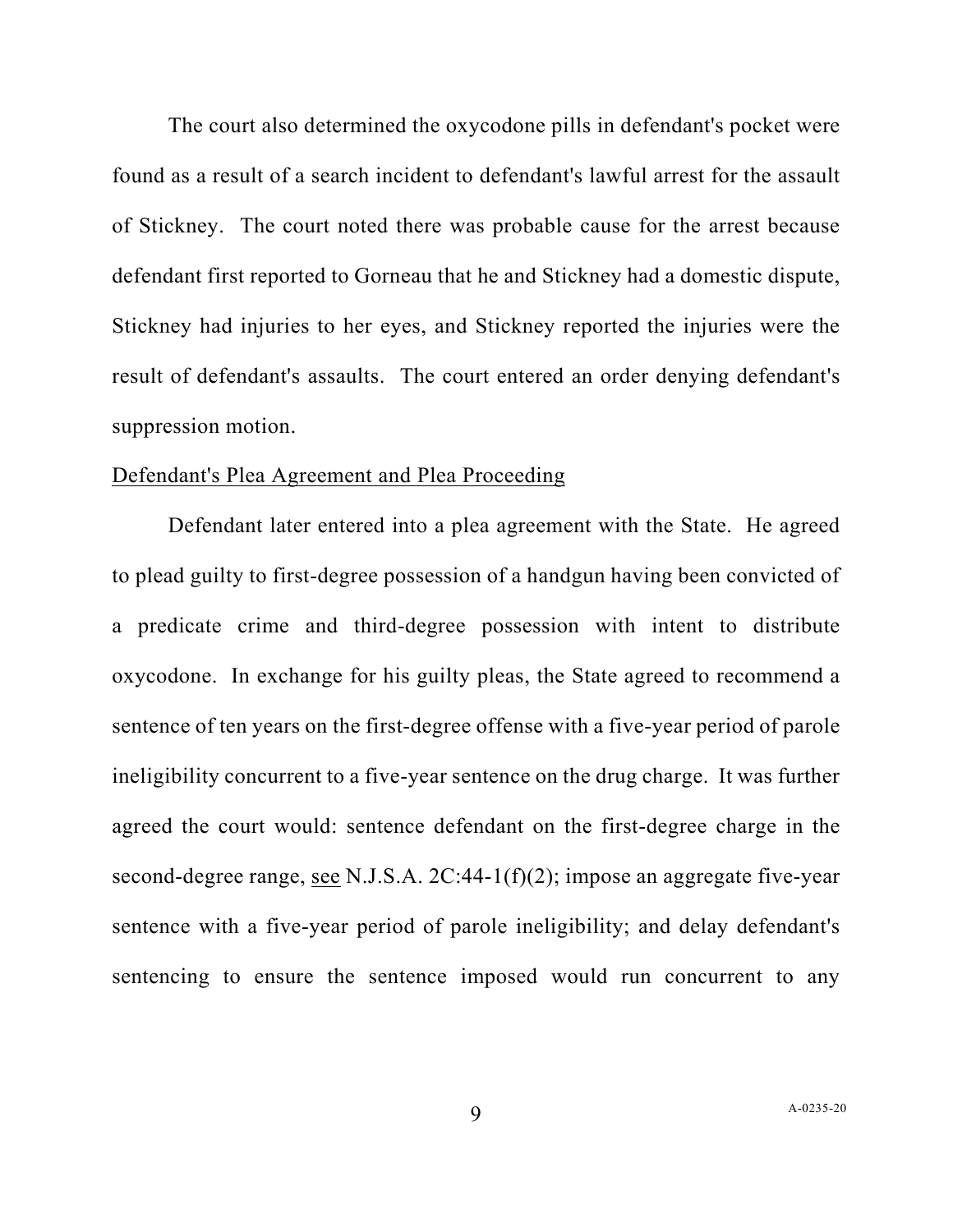sentences imposed on violations of probation and the conditions of the parole supervision for life sentence defendant received for a prior conviction.

At the plea proceeding, defendant testified he understood the terms of his plea agreement; he read, understood, and signed the plea form; he reviewed the plea form with his counsel; and he answered all the questions on the plea form truthfully. He also testified he was pleading guilty because he believed he was guilty. In response to the court's questions, he further testified he was pleading guilty "voluntarily," and that no one "forced or threatened [him] to plead guilty or enter into [the plea] agreement."

He then testified that on November 25, 2015, he knowingly had 198 oxycodone pills in his pocket, and he intended to share them with a friend. Defendant also testified that on the same day, he placed a .38 caliber revolver in his vehicle while it was parked in front of a motel, and that prior to that day he had been convicted of a predicate crime—second-degree robbery—that made it unlawful for him to possess the weapon.

Based on defendant's testimony, the court found he entered his "plea freely and voluntarily" upon the "advice of competent counsel with whom" defendant testified he was satisfied. The court further found defendant was not "threatened or coerced to enter a plea." The court determined defendant provided an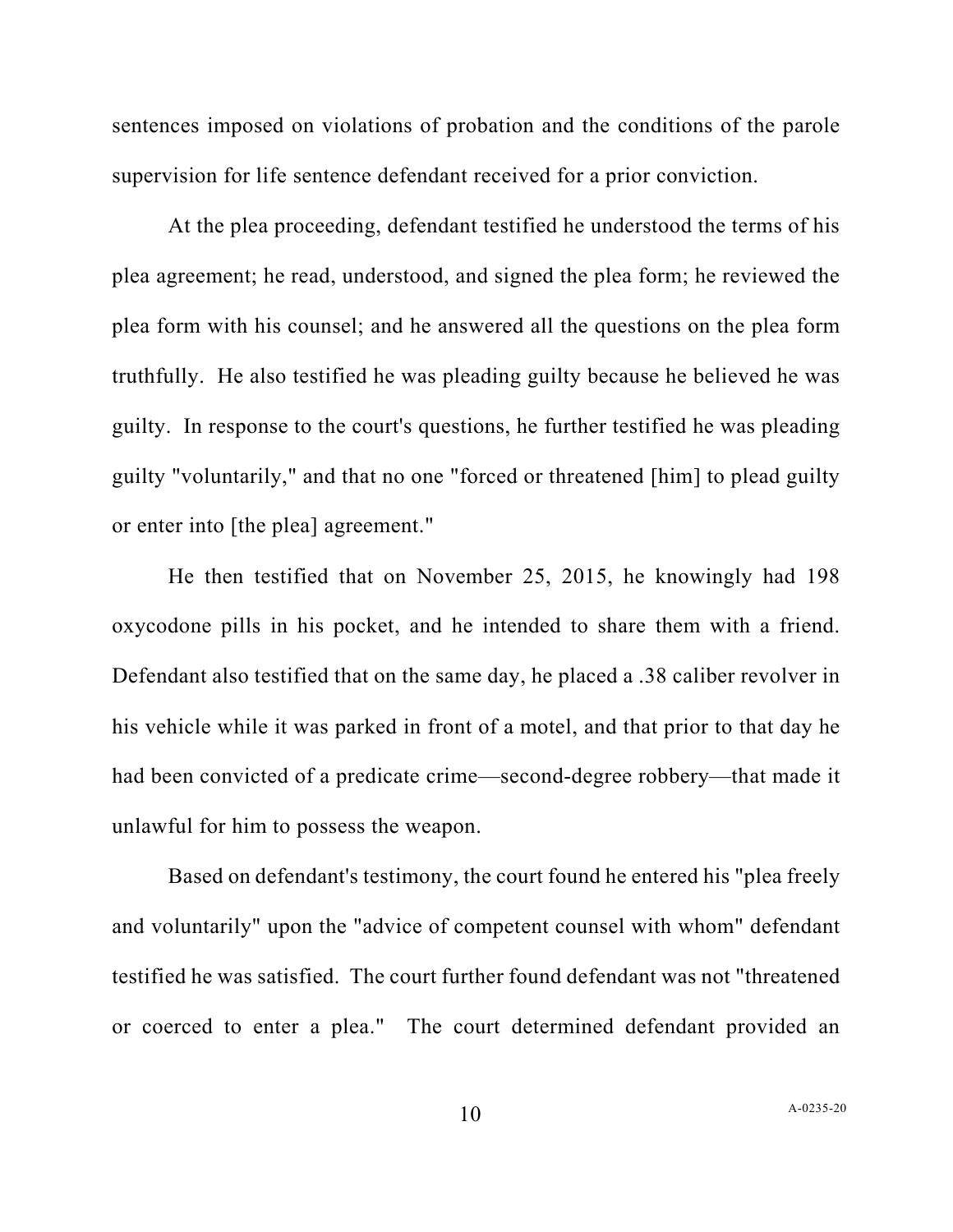adequate factual basis for the plea, accepted the plea, and found defendant guilty of the two charges.

At the scheduled sentencing proceeding, defendant appeared with a new attorney. He refused to proceed with sentencing. He did not testify at the hearing, but he addressed the court, claiming that at the time he pleaded he had a different lawyer "and it was his understanding that [he] was copping out to a couple of matters that [did not] pertain specifically to [him]." He asserted he was not in possession of the handgun in the vehicle, he was not advised of his Miranda<sup>[2](#page-10-0)</sup> rights, and there was a  $Terry<sup>3</sup> stop violation.$  $Terry<sup>3</sup> stop violation.$  $Terry<sup>3</sup> stop violation.$ 

He further asserted he was misadvised about what he admitted to during his plea proceeding and did not know he would violate his probation by admitting he committed the offenses. He claimed he was misadvised "to take a guilty plea." He further averred that he understood he was in court to file a motion to withdraw his plea and not to be sentenced. The court adjourned defendant's sentencing to allow him to file a motion to withdraw his guilty plea.

<span id="page-10-0"></span><sup>&</sup>lt;sup>2</sup> Miranda v. Arizona, 384 U.S. 436 (1966).

<span id="page-10-1"></span><sup>3</sup> Terry v. Ohio, 392 U.S. 1 (1968).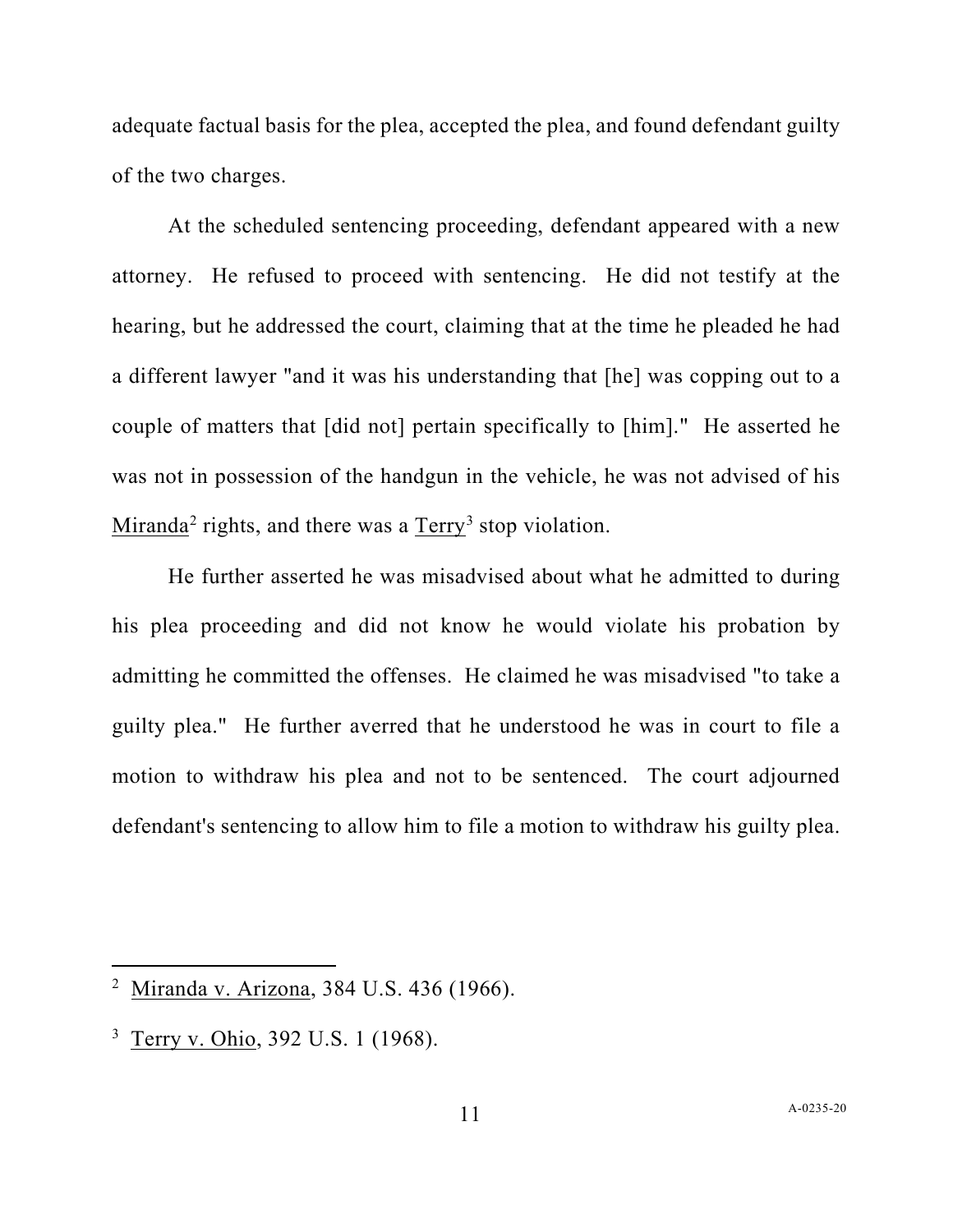Defendant obtained another new counsel and filed a motion to withdraw his guilty plea.<sup>[4](#page-11-0)</sup> During the hearing on the motion, defendant's counsel argued defendant "claims that things weren't told to him by his [plea] counsel" and defendant was not aware of possible violations of his prior parole supervision for life sentence when he pleaded. Counsel also stated defendant "says he was pressured and coerced into the taking his plea agreement . . . without knowing all the facts," and defendant's "contention is that he didn't voluntarily enter into this plea agreement because he wasn't fully aware of the consequences of his plea." During his argument, counsel also briefly referred to the factors supporting a withdrawal of a plea established in State v. Slater, 198 N.J. 145 (2009). The State argued defendant failed to satisfy any of the Slater factors, and it urged the court to deny the motion.

The court denied the motion, finding defendant "offer[ed] no support" for his claim he was pressured or coerced into pleading guilty; the claim was otherwise belied by his testimony at the plea proceeding; and defendant offered "no facts to support the claim." The court further noted defendant's claim he

<span id="page-11-0"></span><sup>&</sup>lt;sup>4</sup> The record on appeal does not include any pleadings submitted in support of the motion. See generally R. 2:6-1(a)(1)(I) (requiring the appellant's appendix or the parties' joint appendix include "such other parts of the record . . . as are essential to the proper consideration of the issues").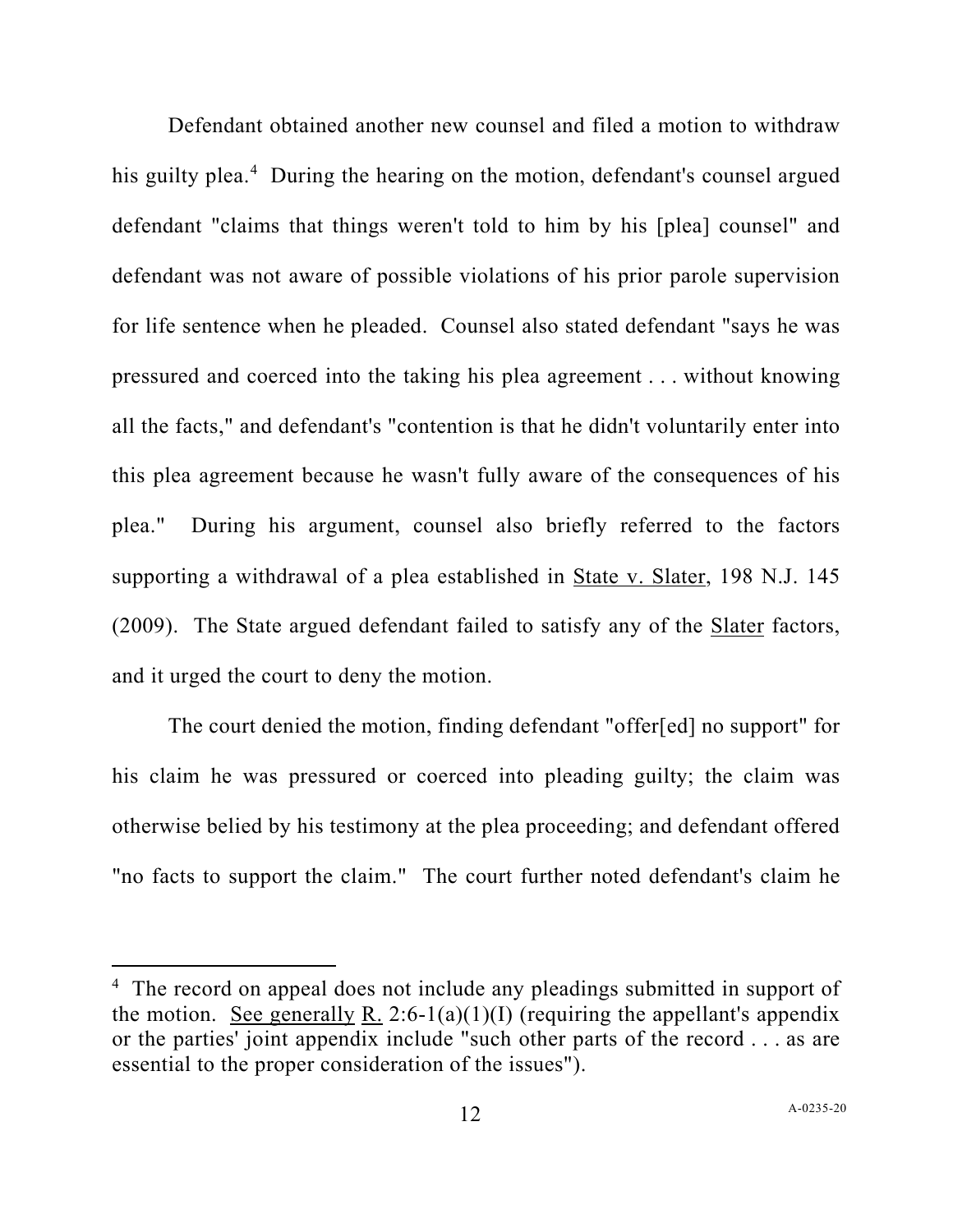was entitled to withdraw his plea because he did not commit the offenses was contradicted by the factual basis provided during his testimony at the plea proceeding.

The court then reviewed each of the Slater factors and determined none supported defendant's request to withdraw his plea. The court found defendant did not establish a colorable claim of innocence because he testified at the plea hearing the handgun was his and that he placed it in the vehicle. The court also found defendant did not establish the nature and strength of defendant's reason for the requested withdrawal supported his request because the reason he proffered—that he was allegedly pressured into pleading—is unsupported by any facts. The court further noted the parties had entered into the plea agreement, and it found the final factor—prejudice to the State if the withdrawal motion was granted—was in equipoise.

The court denied defendant's withdrawal motion and imposed sentence in accordance with the plea agreement. This appeal followed. Defendant presents the following arguments for our consideration:

#### POINT I

BECAUSE THERE WAS NO BASIS FOR THE STOP OF DEFENDANT'S CAR, ALL THE EVIDENCE FOUND AFTER THAT STOP MUST BE SUPPRESSED.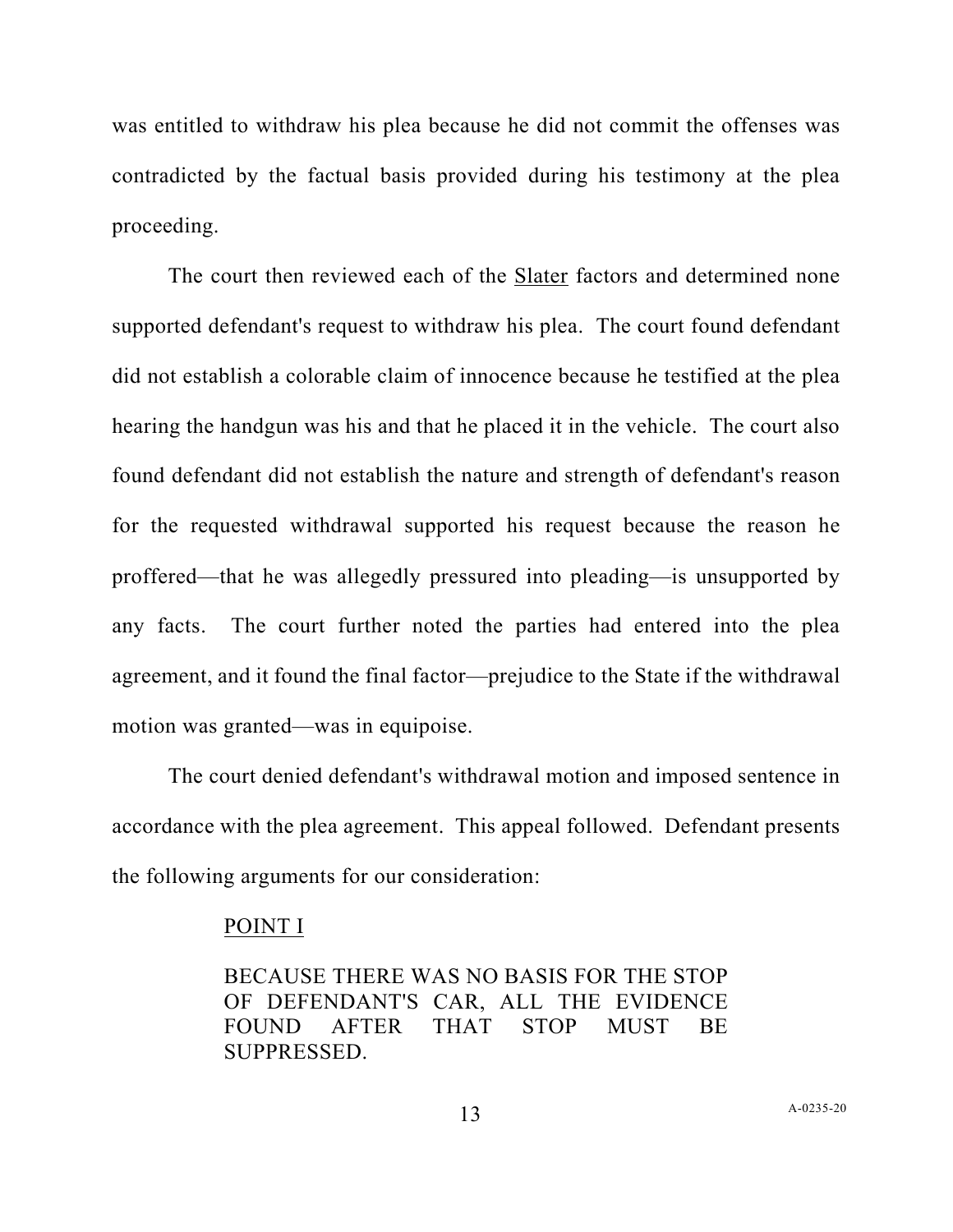## POINT II

# BECAUSE DEFENDANT DID NOT ENTER INTO HIS PLEA KNOWINGLY AND VOLUNTARILY, THE PLEA MUST BE VACATED.

II.

Defendant argues the court erred by denying his motion to suppress. The argument is founded on the claim Schroer's stop of the Jeep was unlawful because it was for the purpose of interviewing a person believed to have been involved in a domestic dispute only, and it was not otherwise supported by a reasonable and articulable suspicion the driver committed a motor vehicle offense. We are unpersuaded.

An appellate court's review of an order denying a motion to suppress following an evidentiary hearing "is deferential – [the court] must 'uphold the factual findings underlying the trial court's decision so long as those findings are "supported by sufficient credible evidence in the record."'" State v. Nyema, N.J.  $\qquad$ ,  $(2022)$  (slip op. at 21) (quoting State v. Ahmad, 246 N.J. 592, 609 (2021)). "A trial court's legal conclusions, however, and its view of the 'consequences that flow from established facts,' are reviewed de novo." Ibid. (quoting State v. Hubbard, 222 N.J. 249, 263 (2015)).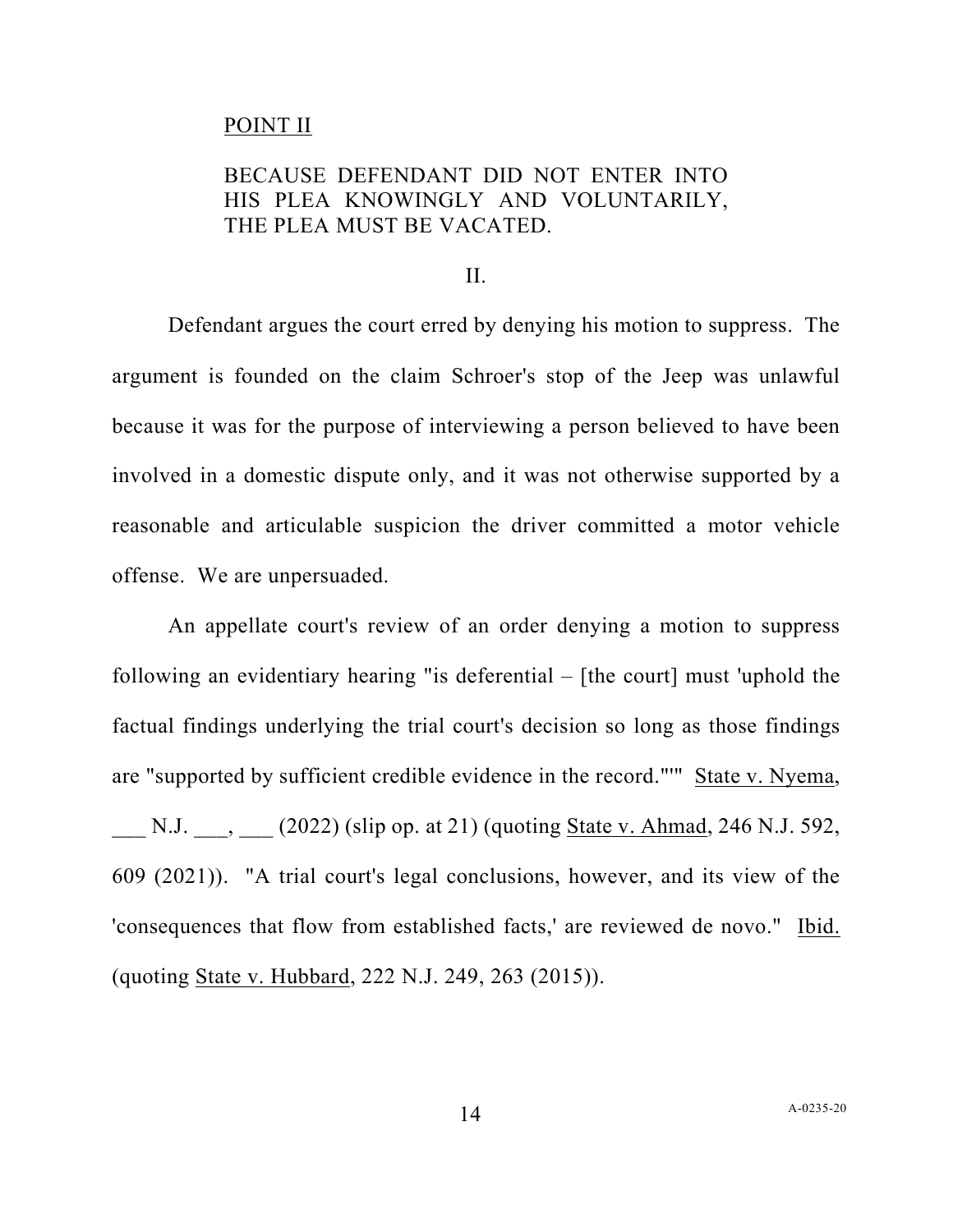"The Fourth Amendment to the United States Constitution and Article I, Paragraph 7 of the New Jersey Constitution guarantee individuals the right to be free from unreasonable searches and seizures." State v. Carter, 247 N.J. 488, 524 (2021). "When police stop a motor vehicle, the stop constitutes a seizure of persons, no matter how brief or limited." Nyema, N.J. (slip op. at 22). A warrantless stop of a motor vehicle does not violate the prohibitions against unreasonable searches and seizures "if it is based on 'specific and articulable facts which, taken together with rational inferences from those facts,' give rise to a reasonable suspicion of criminal activity." Ibid. (quoting State v. Rodriquez, 172 N.J. 117, 126 (2002)). Stated differently, "[t]o justify a stop, an 'officer must have a reasonable and articulable suspicion that the driver . . . is committing a motor-vehicle violation' or some other offense." Carter, 247 N.J. at 524 (alteration in original) (quoting State v. Scriven, 226 N.J. 20, 33-34 (2016)). The State bears the burden of proving a motor vehicle stop is supported by a reasonable and articulable suspicion the driver is committing a motorvehicle violation. State v. Atwood, 232 N.J. 433, 444 (2018).

Defendant first claims the motor vehicle stop was unlawful because it was effectuated for the purpose of inquiring whether the driver had been involved in the domestic dispute reported to Schroer by the dispatcher. The argument is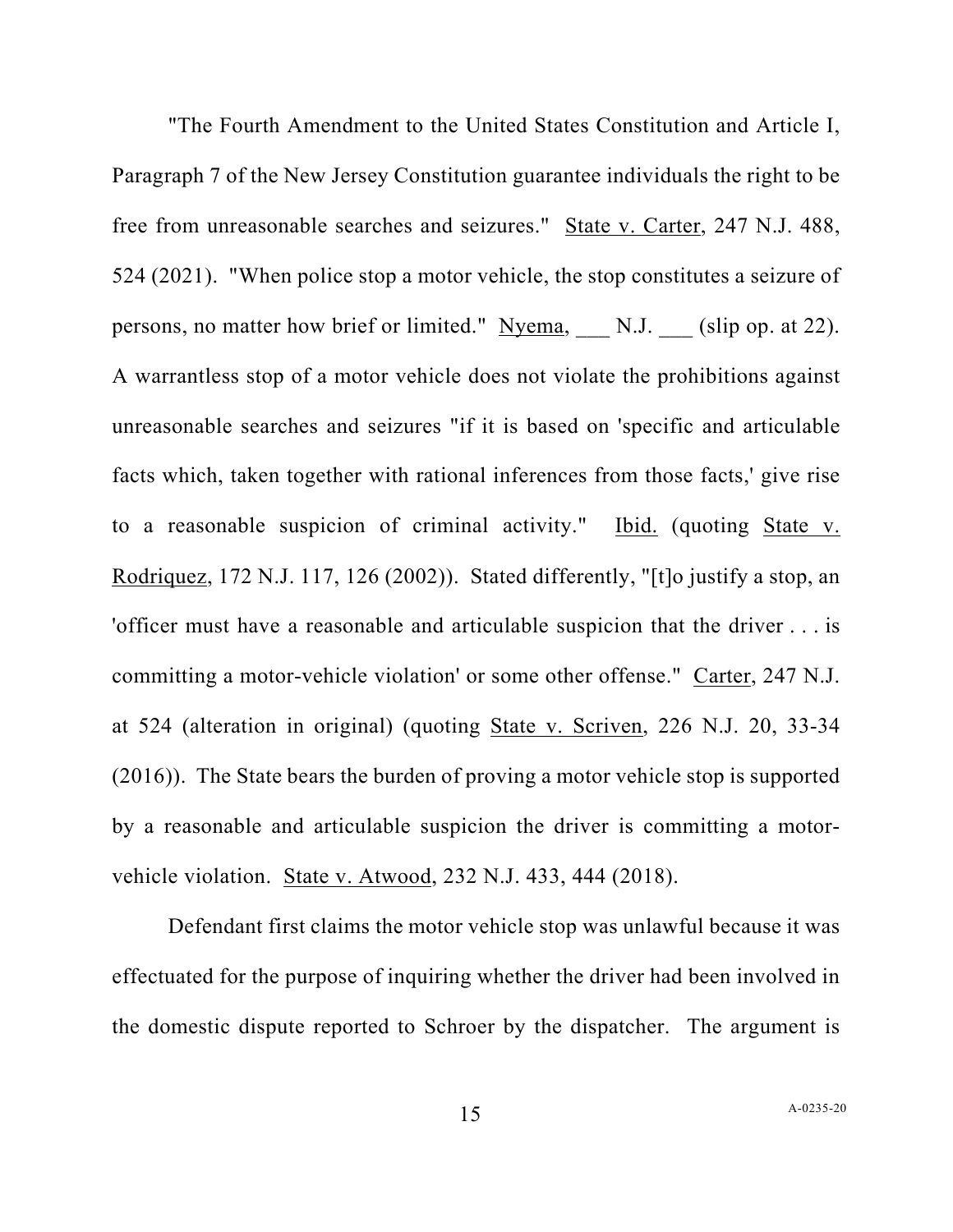belied by the record. Although Schroer testified he followed the Jeep because it fit the description of the vehicle being driven by one of the parties to the reported domestic dispute, he did not testify he activated the lights on his patrol car, thereby effectuating the stop, for the purpose of making an inquiry concerning the dispute. Also, the court did not find the stop valid on that basis. The court determined the motor vehicle stop was supported by Schroer's observations Stickney violated N.J.S.A. 39:4-67 by stopping the Jeep in the middle of an intersection and violated N.J.S.A. 39:3-66 by operating the vehicle with an inoperable taillight.

In pertinent part, N.J.S.A. 39:4-67 prohibits a driver from permitting a vehicle to "occupy a street so as to interfere with or interrupt the passage of other . . . vehicles." The evidence supports the court's determination Schroer's testimony established a reasonable and articulable suspicion defendant violated the statute. Schroer explained Stickney brought the Jeep to an abrupt stop in the middle of an intersection on a four-lane state highway, while she had a green light that would have permitted her to proceed. Defendant's argument Schroer's testimony did not establish that the stoppage of the Jeep in a traffic lane constituted an actual obstruction of the highway ignores that Schroer was in a vehicle following Stickney, and, at a minimum, the stoppage of the Jeep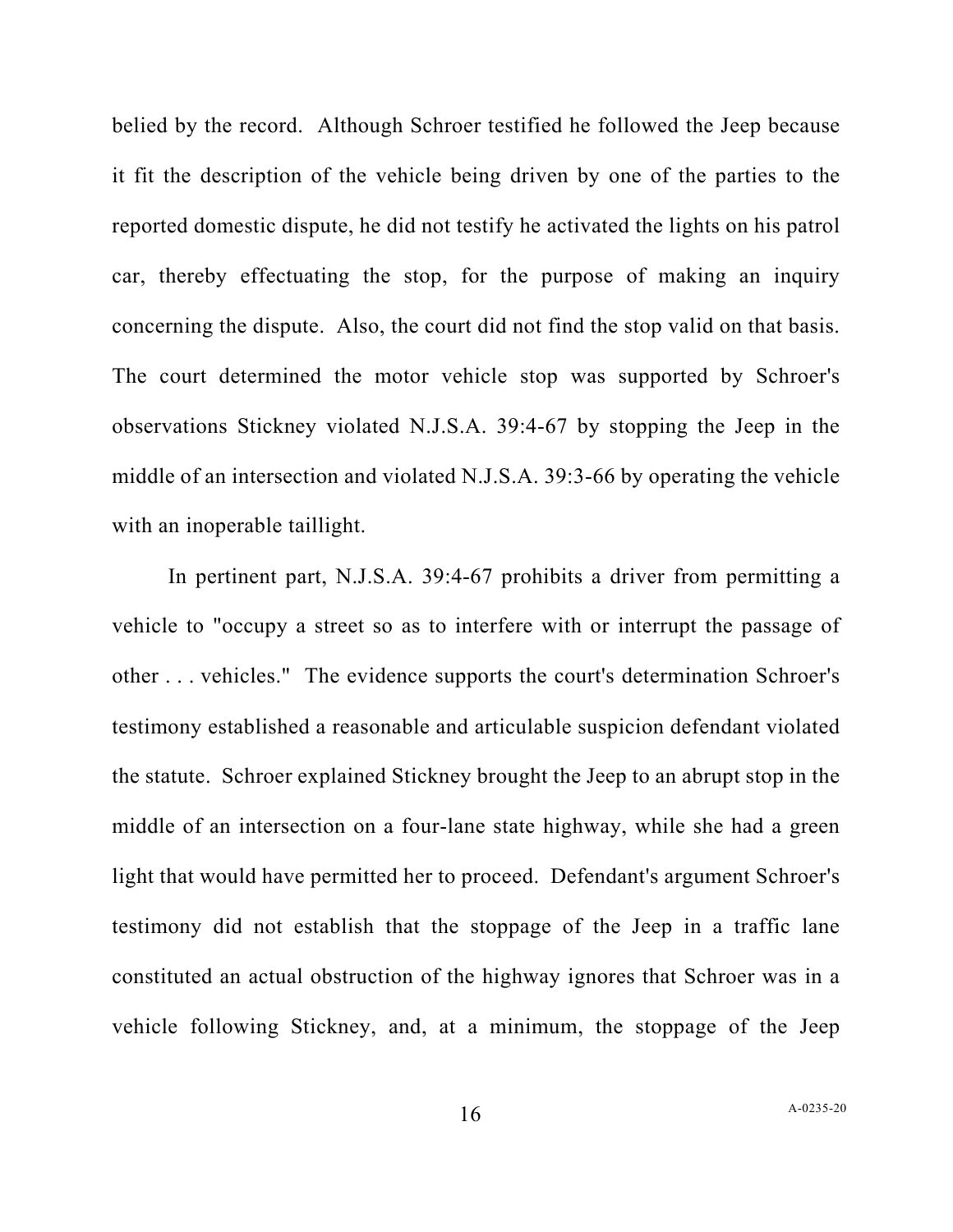interfered with the patrol vehicle's ability to traverse the traffic lane in which Stickney stopped. Indeed, Schroer said he stopped behind the Jeep because he "had to." In sum, the court correctly determined Schroer had a reasonable and articulable basis to stop the Jeep for a violation of N.J.S.A. 39:4-67.

Additionally, there is substantial credible evidence supporting the court's determination Schroer had a reasonable and articulable suspicion Stickney violated N.J.S.A. 39:3-66 prior to effectuating the stop. In pertinent part, N.J.S.A. 39:3-66 provides that "[a]ll lamps, reflectors and other illuminating devices required by this article shall be kept clean and in good working order." N.J.S.A. 39:3-61 requires that motor vehicles manufactured on or after July 2, 1954, have "two tail lamps, [and] two or more stop lamps, one of each at a side" of the vehicle.<sup>[5](#page-16-0)</sup> "[R]ead together," N.J.S.A. 39:3-61 and N.J.S.A. 39:3-66 "require that a motor vehicle only have two working rear lamps, with at least one working lamp on each side." State v. Sutherland, 231 N.J. 429, 444 (2018). Thus, the Court has explained there is a violation of the statutes "if there is only the minimum one taillight on each side of the vehicle and either of those

<span id="page-16-0"></span> $5$  Schroer testified the dispatcher described the Jeep as "a late model" and the Jeep driven by Stickney fit the description. Defendant does not contend the Jeep driven by Stickney was manufactured prior to July 2, 1954, and we otherwise infer it was not based on its description as "a late model" vehicle.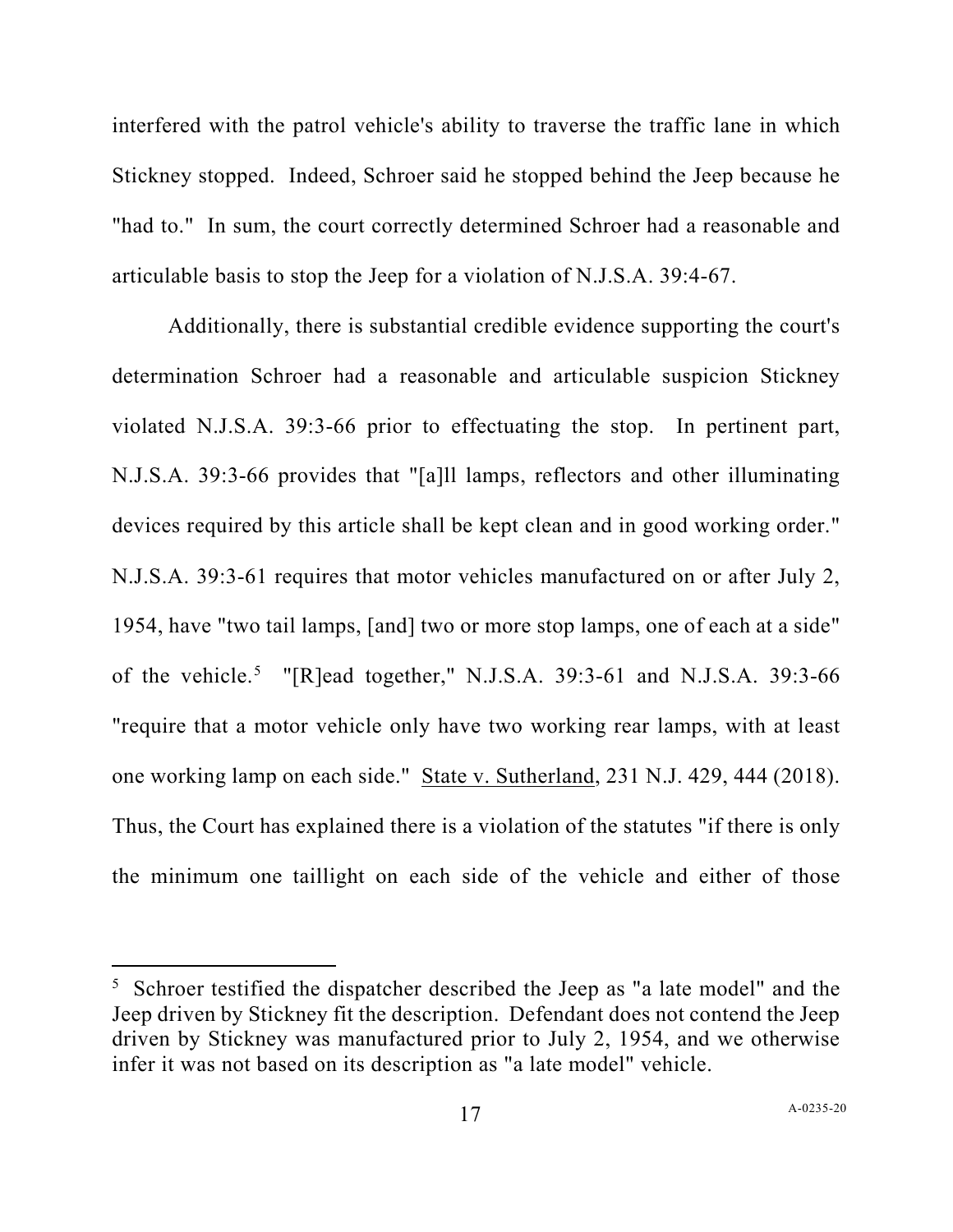taillights is not working," but "if a vehicle has two taillights on each side of the vehicle—more than the law requires—and one of those multiple taillights on one side is not working," the statutes are not violated. Ibid.

Defendant argues the State did not carry its burden of establishing there was no working taillight on the right side of the Jeep. He contends the State failed to prove there was only one right rear taillight, and, for that reason, Schroer's testimony there was a right rear taillight out did support a reasonable and articulable suspicion of a violation of N.J.S.A. 39:3-66. We disagree.

Schroer's testimony supports the court's determination. He testified "the right rear [taillight] was out on the vehicle," which, in our view, permits the reasonable inference there was only one rear taillight. Otherwise, he would have said "one of the right rear taillights was out." There is no other evidence there was more than one right rear taillight on the vehicle. Thus, the evidence supports the court's determination Schroer's observation of the inoperable right rear taillight provided a separate but equally dispositive basis for Schroer's reasonable and articulable suspicion supporting the stop.

We therefore discern no basis to reverse the court's determination the motor vehicle stop was supported by a reasonable and articulable suspicion the vehicle's driver committed motor vehicle violations. We decline to address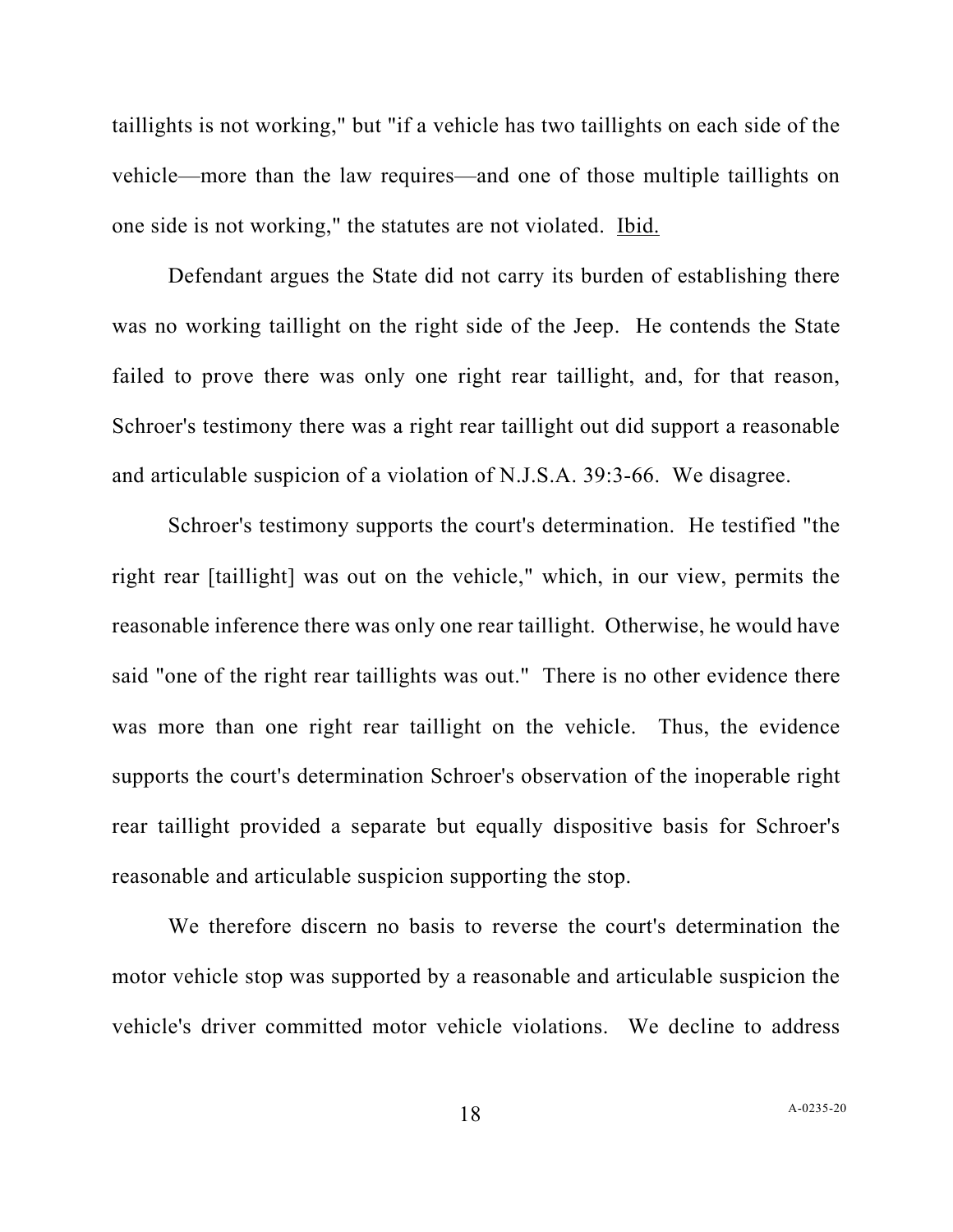defendant's claims the stop was invalid because Gorneau testified that Schroer said he activated the patrol vehicle's lights before Stickney stopped the Jeep, and therefore defendant is entitled to a further hearing on the discrepancy in the witnesses' testimony. Those issues were not raised before the motion court. State v. Robinson, 200 N.J. 1, 20 (2009). We note only that the validity of the motor vehicle stop is supported by Schroer's observations of the inoperable taillight alone. We therefore affirm the court's order denying defendant's suppression motion.

### III.

Defendant next claims the court erred by denying his motion to withdraw his guilty plea. He argues he was entitled to withdraw his plea because he was "pressured and coerced" into accepting the plea offer and to provide false testimony establishing his plea's factual basis. He claims the court erred by finding only that he failed to satisfy the Slater standard for a plea withdrawal request because it thereby ignored his assertion the plea was not entered knowingly and voluntarily.

"[P]re-sentence motions to withdraw a plea are governed by the 'interest of justice' standard in Rule 3:9-3(e) . . . ." Slater, 198 N.J. at 158. Rule 3:9-3(e) provides that "[i]f at the time of sentencing the court determines that the interests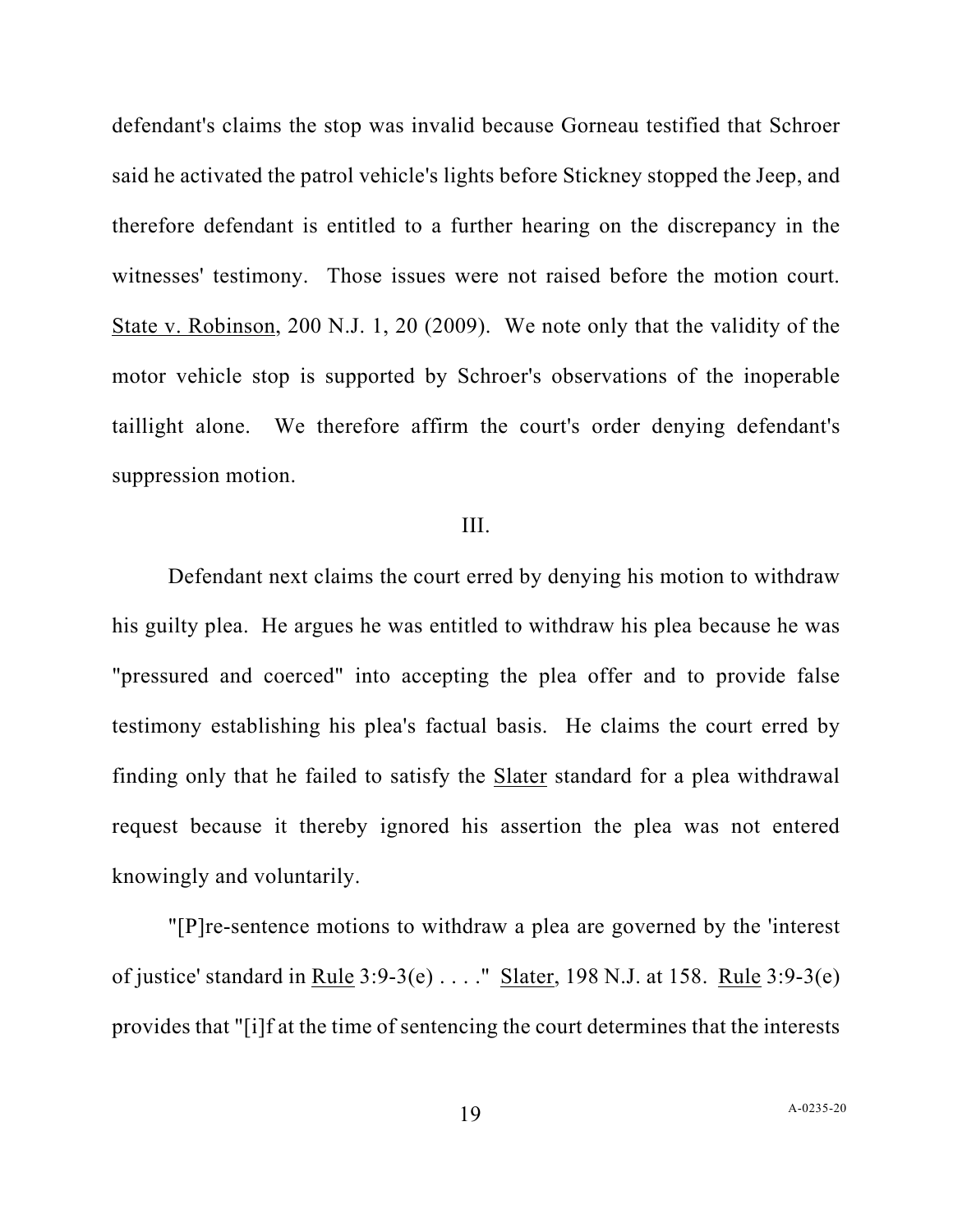of justice would not be served by effectuating the agreement reached by the prosecutor and defense counsel . . . the court may vacate the plea or the defendant shall be permitted to withdraw the plea." Prior to sentencing, "courts are to exercise their discretion liberally to allow plea withdrawals," Slater, 198 N.J. at 156, but "the burden rests on the defendant, in the first instance, to present some plausible basis for [the] request, and his [or her] good faith in asserting a defense on the merits[,]" ibid. (quoting State v. Smullen, 118 N.J. 408, 416 (1990)). We apply an abuse of discretion standard in our review of an order denying a motion to withdraw a guilty plea. State v. Tate, 220 N.J. 393, 404 (2015); State v. O'Donnell, 435 N.J. Super. 351, 372 (App. Div. 2014).

In Slater, the Court established four factors to be considered and balanced in the determination of a motion to withdraw a guilty plea: "(1) whether the defendant has asserted a colorable claim of innocence; (2) the nature and strength of defendant's reasons for withdrawal; (3) the existence of a plea bargain; and (4) whether withdrawal would result in unfair prejudice to the State or unfair advantage to the accused." 198 N.J. at 150, 157-58. "Trial courts should consider and balance all of the factors . . . in assessing a motion for withdrawal of a plea. No factor is mandatory; if one is missing, that does not automatically disqualify or dictate relief." Id. at [162.](https://1.next.westlaw.com/Link/Document/FullText?findType=Y&serNum=2018104517&pubNum=0000583&originatingDoc=I41fe3fd03db111ecb886b9dda1c6d252&refType=RP&fi=co_pp_sp_583_162&originationContext=document&transitionType=DocumentItem&ppcid=2d09a525ac894d659c29b1913b3e8cd8&contextData=(sc.Keycite)#co_pp_sp_583_162)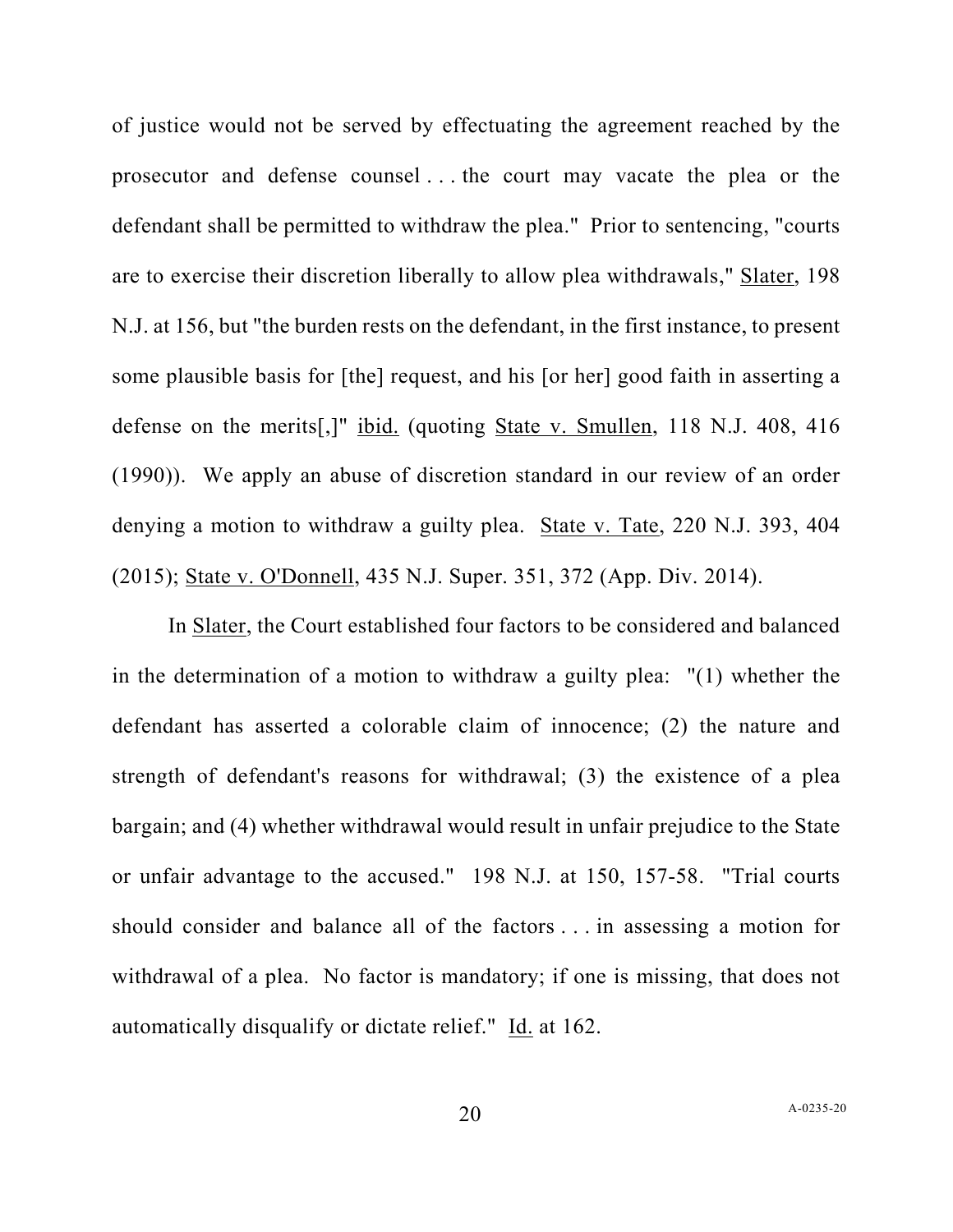Defendant does not directly challenge the court's assessment and determination of the **Slater** factors.<sup>[6](#page-20-0)</sup> He instead argues the motion court erred by failing to consider his contention his motion should have been granted because his plea was not voluntarily given in the first instance. He avers his plea counsel coerced him into pleading and misadvised him about the consequences of his plea.

"Generally, representations made by a defendant at a plea hearing concerning the voluntariness of the decision to plead, as well as any findings made by the trial court when accepting the plea, constitute a 'formidable barrier' which [the] defendant must overcome before he will be allowed to withdraw his plea." State v. Simon, 161 N.J. 416, 444 (1999). Defendant testified under oath at the plea proceeding he entered the plea voluntarily and was not pressured or coerced into pleading guilty. Based on defendant's testimony, the plea court found as a fact that he entered the plea knowingly and voluntarily.

In support of his motion, defendant did not present any evidence permitting him to overcome the formidable barrier created by his testimony and the court's findings at his plea proceeding. Defendant failed to present any

<span id="page-20-0"></span><sup>&</sup>lt;sup>6</sup> Although not an issue raised directly on appeal, our review of the record does not reveal any abuse of discretion in the court's findings or balancing of the Slater factors in its denial of defendant's withdrawal motion.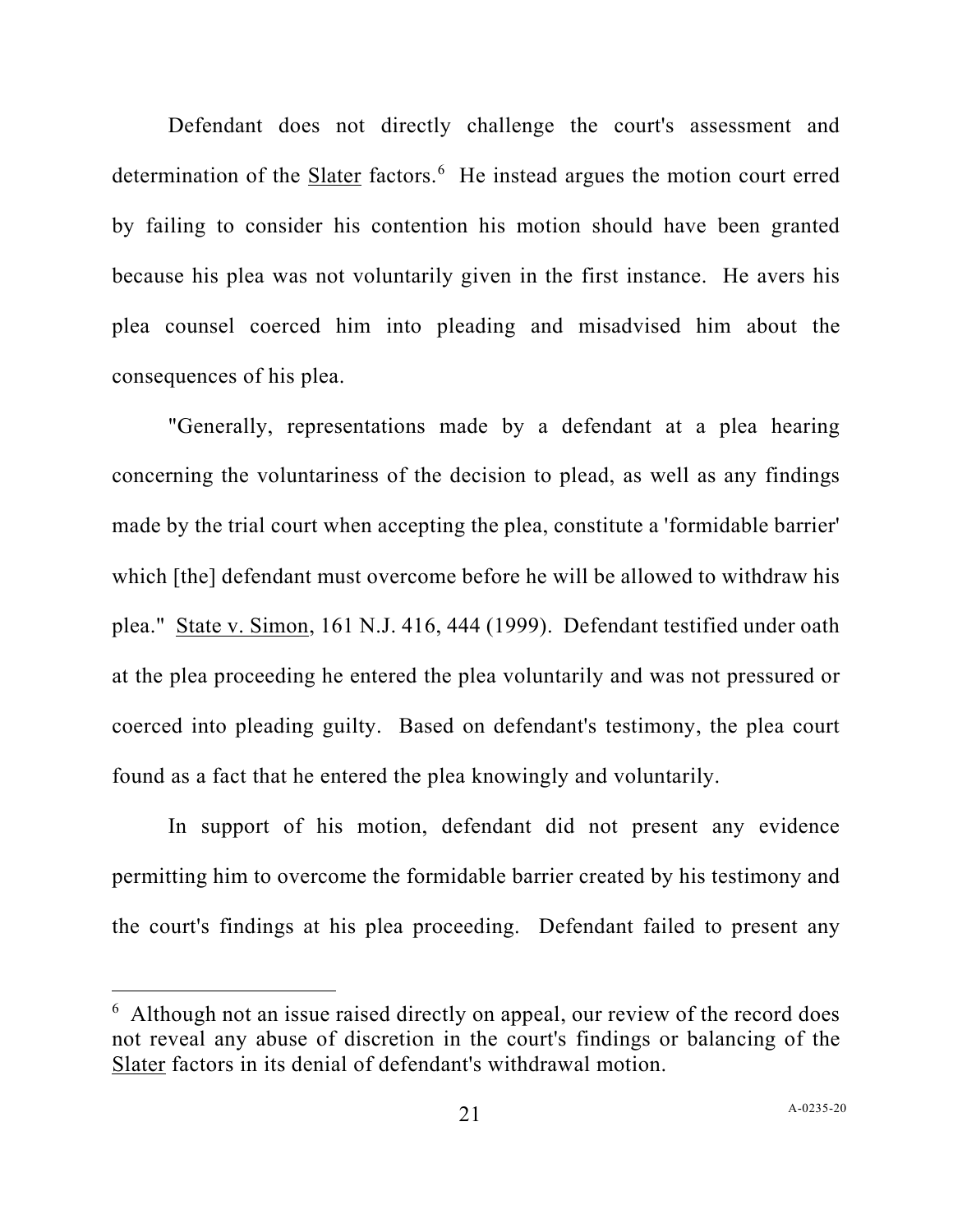evidence supporting any facts that would have allowed the court to properly conclude his plea was not voluntary or that he was misadvised about any of the consequences of his plea by his then-counsel. See R. 1:6-6 (providing "motions . . . based on facts not appearing of record or not judicially noticeable" shall be supported by "affidavits made on personal knowledge setting forth only facts which are admissible in evidence in which the affiant is competent to testify").

The appellate record is bereft of any competent evidence submitted to the court in support of his motion establishing the coercion, pressure, and misadvice he contends required the withdrawal of his plea. Defendant did not supply his motion papers in his appendix, and, based on our reading of the motion transcript, we suspect that is because his motion was supported by only the assertions of his counsel in a brief. See generally Baldyga v. Oldman, 261 N.J. Super. 259, 265 (App. Div. 1993) ("The comments following [Rule 1:6-6] illustrate that its purpose is to . . . eliminate the presentation of facts which are not of record by unsworn statements of counsel made in briefs and oral arguments.").

On appeal, defendant's assertions are supported only by citations to the vague and conclusory bald assertions he made during an unsworn statement to